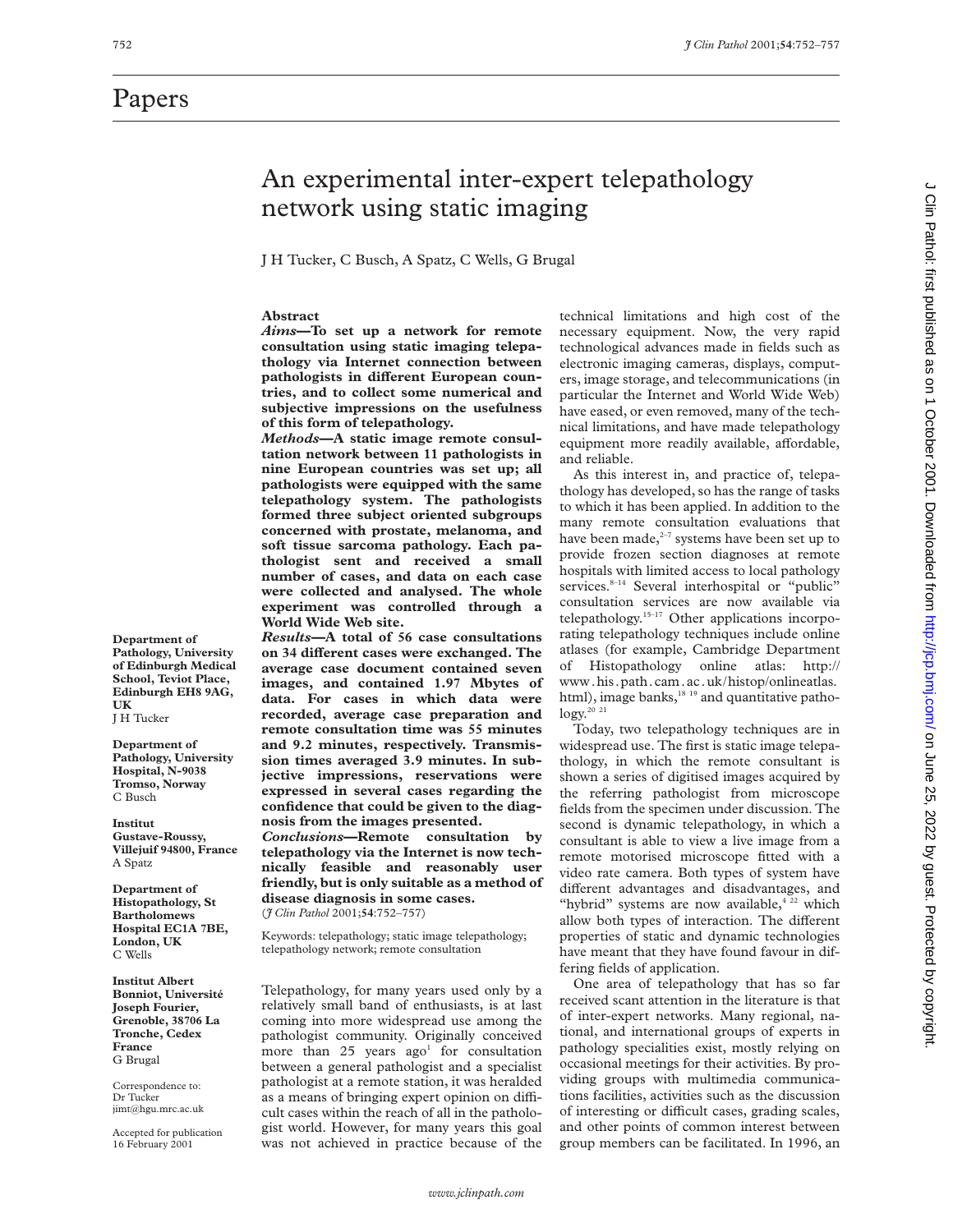

*Figure 1 Equipment for static image remote consultation.*



*Figure 2 Organisation of experiment (group coordinators are shown at the centre of each group).*

EEC funded project, EUROPATH,<sup>23</sup> was initiated to promote the use of telepathology among European pathologists, and as part of this an experimental inter-expert static imaging network facility, REMCON, was set up and subjected to preliminary testing. The aims of the tests were:

(1) To investigate the problems encountered in installing a telepathology network among typical pathologists chosen for their expertise in a particular field of pathology (rather than their interest in telepathology).

(2) To gather some preliminary data and subjective impressions on the use of static image remote consultation in this application. (3) To gain experience in setting up and managing such networks using the World Wide Web.

This paper describes the REMCON network and the results of these preliminary tests.

#### **Method**

EUROPATH pathologists suggested some areas of pathology for initial tests; the selected areas were prostate sarcoma, soft tissue sarcoma, and malignant melanomas. Pathologists (both external and from within the EURO-PATH consortium) were selected to form groups with a common interest in the use of telepathology in these branches of pathology.

Because there is at present no agreed interoperability standard between the range of different systems commercially available, a single commercially available telepathology system, the Alcatel EPS system\*, was used by all the pathologists for the experiment. This system contains facilities for mailed static image remote consultation. Briefly, the system allows input from a microscope mounted, high quality CCD camera, a digitiser card, an IBM compatible personal computer running under Windows 95® or Windows NT® , and interconnections via modem, ISDN, or TCP/IP Internet (in this experiment all connections were made using the Internet). The details of the hardware facilities varied considerably between the different laboratories involved—a typical equipment arrangement is shown in fig 1.

The software allows the user to put together a "document" consisting of grabbed microscope field images and text from a case. This document can then be sent to another EPS connection either directly or indirectly via an electronic mail facility. In this experiment a third (non-proprietary) mailing option, the EUROPATH Multimedia Mailbox, was also used for the simultaneous distribution of case documents to several participants. At the start of the experiment, each participant filled in a questionnaire asking for exact details of the individual equipment setup used (for example, camera details, display monitor details, communication medium to be used, etc). All experimental and consultation information, data, and results were collected and presented in English. The experiment was arranged as an exchange of cases between the group coordinator and each other participant in the group (fig 2).

Initially, a test EPS document was sent by the project manager to each participant to eliminate any problems with availability or operation of the software. Then the group coordinator sent his cases, via the EUROPATH Multimedia Mailbox, to each of the other group members, asking them to act as remote consultants for the cases.

Next, each participant was asked to send his/ her cases (via the internal EPS interconnection facilities or the EUROPATH Multimedia Mailbox) to the coordinator so that he could act as remote consultant. Thus, each participant was able to test the system both for case document generation and as a remote consultant. For each remote consultant consultation, both participants were asked to complete a questionnaire with details, timings, and subjective views of the session.

The overall management and information exchange for the experiment was carried out using a specially constructed World Wide Web site. Initially this site contained the aims, protocols, patient contact details, and questionnaire forms; as the experiment progressed it was updated with case information, progress of evaluation, questionnaire analyses, and results. In addition, a monthly email newsletter

<sup>\*</sup>Samba Technologies, 53 Rue du Vieux Chene, 38 240 Meylan,France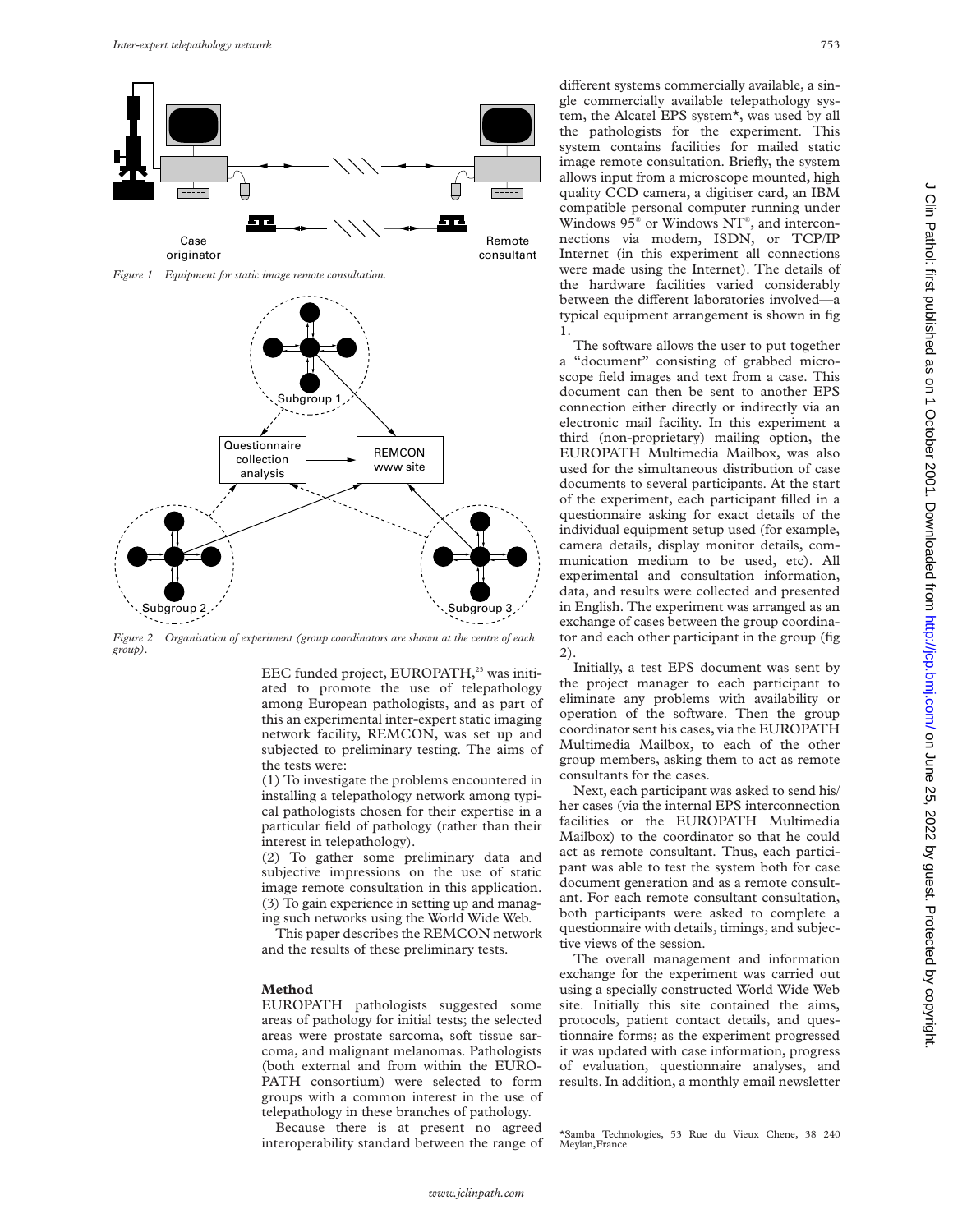

*Figure 3 Geographical distribution of participants.*

was distributed by the project manager to all participants.

#### **Results**

In the experiment, a total of 56 remote consultations occurred, in which 34 different cases



*Figure 6 Histogram of document review times.*

were exchanged between 11 different pathologists in nine countries. Figure 3 shows the geographical distribution of the individual group participants. The case images and text, and details of the questionnaire responses received, are available for viewing on the REMCON World Wide Web site (http:// pathconsult.imag.fr/remcon/). Figure 4 shows the details of the case documents produced for the 34 cases.

The mean number of images/case was approximately seven, and the mean file size was 1.97 Mbytes (note that in all cases the "high quality" image compression ratio of 90% was used for the jpeg image files incorporated in the documents). It was noted that the files from some laboratories were much smaller than those from others.

In total, 15 case originator questionnaires were received; in addition, some other information was provided informally by participants. Figure 5 shows histograms of document preparation times and document transmission times (to the EuroPath Multimedia Mailbox) for the 15 consultations; the means were 55 minutes and 3.9 minutes, respectively. In all but one of the cases the case originator





*Figure 4 Histograms of (A) number of images and (B) file sizes for case documents.*



*Figure 5 Histograms of case originator times for (A) document preparation and (B) document transmission.*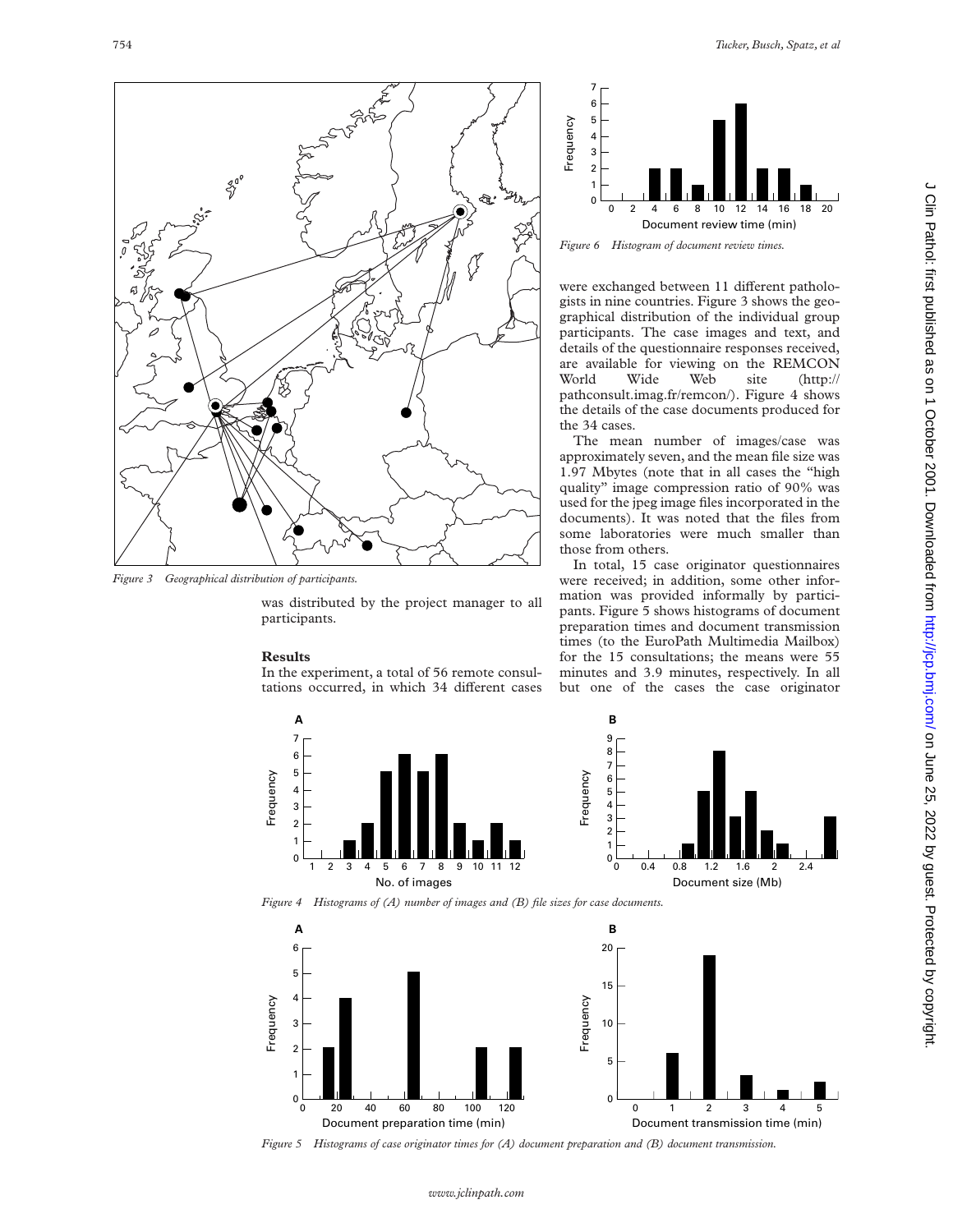*Table 1 Remote consultants' responses to subjective questions (number of cases)*

| <b>Bad</b> | $\cdots$ |   | Good |
|------------|----------|---|------|
|            |          |   |      |
|            |          |   | 14   |
|            |          |   | 11   |
|            |          | 8 |      |
|            |          |   |      |
|            |          |   |      |

classified the selection of the images to send as "easy" or "very easy".

So far, 17 remote consultant questionnaires have been received. Figure 6 shows a histogram of the case review times; the mean case review time was 9.2 minutes. Note that this did not include the time required to email the reply to the case originator. A summary of the problems noted by the consultants included:

- unclear about the diagnostic problem
- poor image quality
- insufficient images to make a diagnosis
- $\bullet$  unsuitability of case for telepathology consultation.

Regarding the adequacy of the images selected, in two cases the remote consultant felt that the images selected by the case originator were not sufficient to make a diagnosis. In five cases the remote consultant was unsure of the question to be answered; the images were sometimes considered to be of insufficiently high quality, and one case was considered definitely unsuitable for remote diagnosis by telepathology. Table 1 summarises the stratified replies to the subjective questions in the remote consultant questionnaire.

#### **Discussion**

This experiment demonstrated the feasibility of an international inter-expert telepathology network based on static imaging techniques, using the Internet as the telecommunication medium and the World Wide Web for network management. The experimental network connected three international subgroups of pathologists sharing expertise in common pathology specialities, and quantitative and qualitative evaluation data were collected after the transfer of typical case documents.

Static imaging was used for this test primarily because of the high cost of setting up a network of dynamic installations. The number of specimens prepared or reviewed by any one pathologist was insufficient to give a representative review of the accuracy of telepathology for the cases involved. However, these preliminary tests did provide basic information on the characteristics of such consultations, and of the subjective impressions of the pathologists after using a system. In general, the test results confirmed the usefulness of static image telepathology for many cases, but highlighted two problems.

The first concern was that the remote consultant can only view the images selected by the case originator. Although only two cases were officially marked as "too few images" in this test, in more than half the cases the remote consultant was unable to express complete confidence in the diagnosis. Informally, the view was expressed by several participants that they would be reluctant to make a formal diagnosis on some of the cases presented with only the evidence of the preselected images sent. This confirms previously reported results.<sup>7 15</sup> However, this problem may ultimately be less constraining in a well established inter-expert network than in public consultation networks because case originators, as experts, can be relied upon to provide a representative selection of the problem fields from a slide. Furthermore, it is entirely possible in such cases for the remote consultant to contact the case originator to ask for more or better images.

The second problem noted for static image remote consultation is that the time taken to prepare case documents is too long for routine use. Although the average times taken to transmit documents (3.9 minutes) and review cases (9.2 minutes) were acceptable, the document preparation time averaged 55 minutes according to the questionnaire results. This was unexpectedly long compared with previous reports in the literature.<sup>38 10 14</sup> Much of the time was spent in selecting good fields, choosing the most appropriate magnification; in digitising the fields (often several times to improve factors such as focus, colour balance, light level, etc), and in editing the document to incorporate these corrections. Some users cited the acquisition of good images at low magnifications as being particularly difficult. To some extent, these times reflect the inexperience of some of the users with the telepathology software used for the tests; the results confirmed earlier reports that average times were noticeably lower for users with previous experience.<sup>10</sup> Nevertheless, these results highlight the importance of incorporating simple and rapid image grabbing and amending facilities in telepathology software.

In general, the use of the Internet for mailing purposes was successful, confirming previous reports<sup>24 25</sup> of the value of this medium for telepathology. Most documents were sent using the mailing facilities within the EPS software; although these contain autonomous transfer facilities, in practice most users first telephoned the recipient to ensure that their computer was switched on before sending documents. Transfer times for the EPS documents were relatively short because all participants had the benefit of high speed access to the Internet via local intranets; independent tests showed that it requires approximately 7.6 minutes to transfer a typical (seven image) document to a computer using a "28.8 K" modem. The Multimedia Mailbox facilities in the EUROPATH World Wide Web server were also found to be a convenient and user friendly method of transmitting the EPS documents between participants, and were used for most multirecipient transfers. Several participants commented favourably on the automatic emailing feature, which informs the recipient that there are documents awaiting collection. One problem not dealt with in our study was that of security on the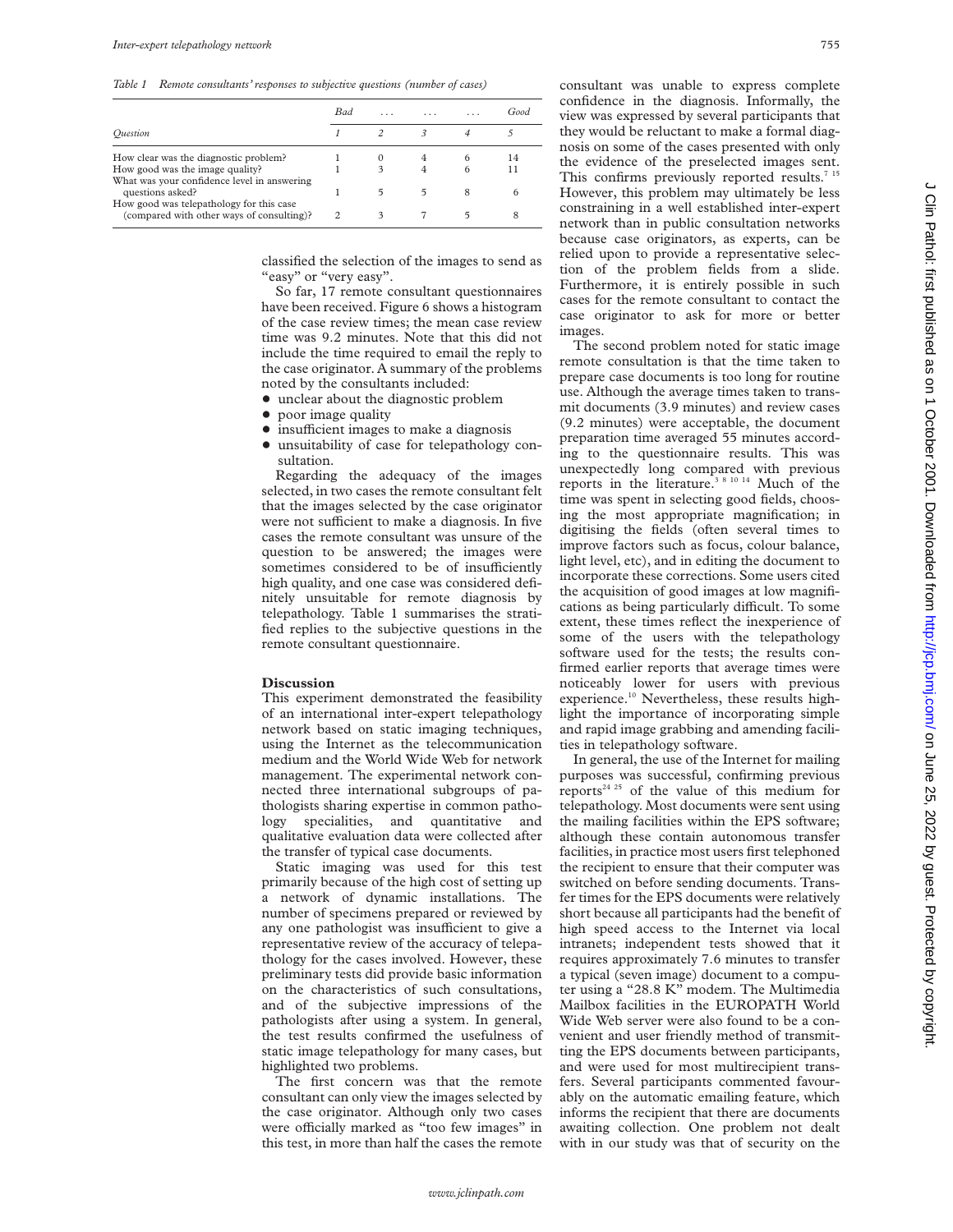Internet<sup>26 27</sup>; but Internet security facilities are now being used extensively in other developments such as e-commerce.

The overall management of the experiment was carried out by the technical coordinator and the subgroup medical coordinators, using the World Wide Web site as a tool. It seems essential that any inter-expert telepathology network should have both an identifiable medical coordinator to design the purpose, methodology, and overall control of the network, and a technical coordinator whose tasks are to design and implement the necessary tools and procedures to be used over the network, and to provide technical training and assistance to all participants as required. The sending of a "test document" from the technical coordinator to each participant before the case exchange proper was found to be a useful method of ironing out initial technical problems and ensuring that methodology was clearly understood by the participant. The World Wide Web site was found to be invaluable as a means of distributing aims, protocols, questionnaires, and dissemination of results. However, the generation and constant updating of this site proved to be a substantial and time consuming task. Ways of reducing this workload for future networks are now being investigated.

From the experiment some practical recommendations for the basic requirements of static image telepathology software for inter-expert networks may be listed. These include:

- $\bullet$  easy and pathologist intuitive user interface
- good help facilities
- facilities to input important patient details
- $\bullet$  facilities to make explicit the question to be answered by remote consultation
- easy grabbing of high quality camera images
- easy image annotation (both by drawing and by associated text notes)
- easy image and text editing
- $\bullet$  easy document mailing (address books)
- mechanism for the remote consultant to reply to the case originator (for example, email).

These features could usefully be augmented by more advanced features such as image shading correction, image focus assistance, user recorded macros/sequence scripts (wizards), automatic call logging, and html interfacing. It should be stated that most commercial systems provide the basic facilities: in particular the latest versions of the EPS system used for this experiment incorporate most of the basic features listed above. Lastly and most importantly, there is an urgent need for industry wide standards; although these have been proposed, $27-29$  they have yet to be accepted by the industry as a whole, and the field is currently severely hampered by the lack of inter-operability between the many systems available.

The experience obtained in setting up and evaluating this experimental network confirms that static imaging telepathology can play a useful role in certain situations, but that guiding rules should be observed. First, there must be a clear and well defined aim for the network; all participants will need to exert a considerable effort in learning to use the facility effectively, and the aim to be achieved must be sufficiently attractive to all participants to reward this effort. Second, it will not solve all cases; it must be used in conjunction with other methods of case exchange. Third, there is a need for continuous management of such a network; the World Wide Web can be a valuable tool for this, but this is a substantial task.

#### **Conclusions**

It has been shown that the EPS software facilities for mailed remote consultation using static images, in conjunction with the EUROPATH World Wide Web server facilities, can be used in principle by pathologists to obtain second opinions on pathology cases over the Internet. However, certain practical and other problems have emerged during the tests, which suggest that this mode of remote consultation is not suitable as a method of disease diagnosis in all cases. In spite of these limitations, it appears to have a potentially valuable role to play in augmenting other modes of remote consultation, and in other special more specialised telepathology applications.

The authors wish to thank the members of the REMCON subgroups for their time and effort, in particular: Dr C Barranco,<br>Hospital del Mar, Barcelona, Spain; Dr D Berney, St<br>Bartholomew's Hospital, London, UK; Dr F Collin, Centre<br>Georges Francois Leclerc, Dijon, France; Professor erlands; Professor D Ruiter, St Radboud Hospital, Nijmegen, The Netherlands; Dr I Salmon, Universite Libre de Bruxelles, Brussels, Belgium. Thanks are also due to the EUROPATH Project Coordinator, Professor D Kunze (TU Dresden, Germany); to Dr C Sowter (St Bartholomew's Hospital, London) for his help and advice; and to many other consortium members for their helpful comments. In addition, we wish to thank Samba Technologies for the loan of software for use in this experiment. The work was funded by the EEC framework IV healthcare programme grant no. HC1038.

- 1 Murphy RLH, Bird KT. Telediagnosis: a new community health resource (observations on the feasibility of telediagnosis based on 100 patient transactions). *Am J Pub Health*
- 2000;**64**:113–19. 2 Callas PW, Leslie KO, Mattia AR, *et al*. Diagnostic accuracy of a rural live video telepathology system. *Am J Surg Pathol*
- 1997;**21**:812–19. 3 Weinstein MH, Epstein JI. Telepathology diagnosis of pros-trate needle biopsies. *Hum Pathol* 1997;**28**:22–9. 4 Dunn BE, Almagro UA, Choi H, *et al*. Dynamic-robotic
- telepathology: Department of Veterans Affairs feasibility<br>study. Hum Pathol 2000;28:8-12.
- 5 Eusebi V, Foschini L, Erde S, *et al*. Transcontinental consults in surgical pathology via the Internet. *Hum Pathol* 2000;**28**:13–16.
- 6 Singson RP, Natarajan S, Greenson JK, *et al.* Virtual microscopy and the Internet as telepathology consultation tools. A study of gastrointestinal biopsy specimens. *Am J Clin Pathol* 1999;**111**:792–5.
- 7 Weinberg DS, Allaert FA, Dusserre P, *et al*. Telepathology diagnosis by means of digital still images: an international validation study [see comments]. *Hum Pathol* 1996;**27** : 111–18.
- 8 Becker RLJ, Specht CS, Jones R, *et al*. Use of remote video microscopy (telepathology) as an adjunct to neurosurgical frozen section consultation. *Hum Pathol* 1993;**24**:909–11.
- 9 Cajander SJ, Bondestam E, Hockenstrom T, *et al* . Telepathology in Northern Sweden—concept, technical platform, validation and follow-up. *J Telemed Telecare* 1999; **<sup>4</sup>**(suppl 1):135. 10 Della M, Cataldi P, Boi S, *et al.* Image selection in static
- telepathology through the Internet. *J Telemed Telecare* 1998;<br>4(suppl 1):20–2.<br>11 Nordrum I. Isaksen V. Arvola I. Breast carcinoma
- 11 Nordrum I, Isaksen V, Arvola L. Breast carcinoma diagnosed by telepathology. *J Telemed Telecare* 1997; **3**:172–
- 3. 12 Oberholzer M, Fischer HR, Christen H,*et al*. Telepathology with an integrated services digital network—a new tool for image transfer in surgical pathology: a preliminary report. *Hum Pathol* 1993;**24**:1078–85.